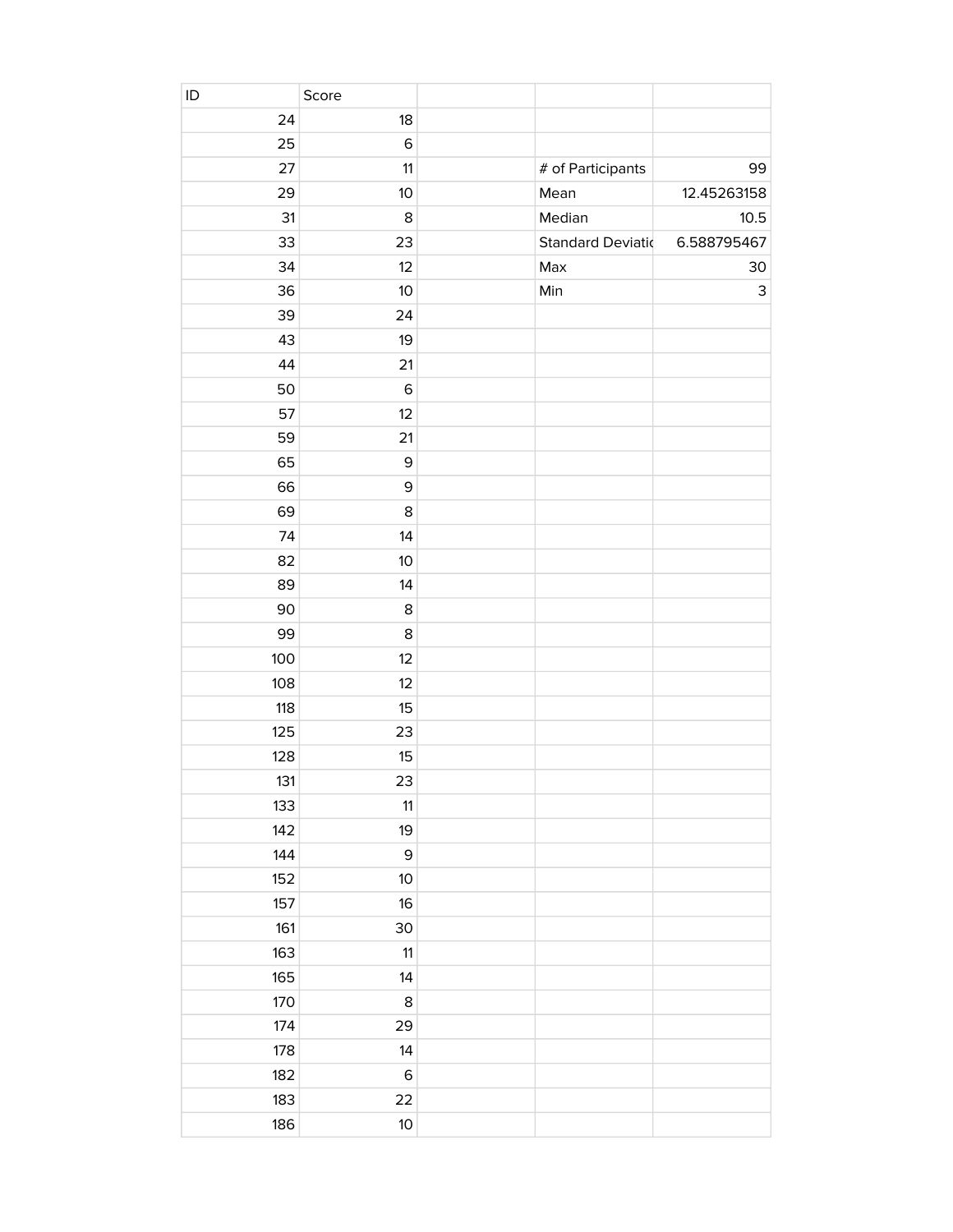| $\sf ID$ | Score                    |  |  |
|----------|--------------------------|--|--|
| 188      | $\overline{7}$           |  |  |
| 189      | 10                       |  |  |
| 196      | $\,8\,$                  |  |  |
| 198      | 15                       |  |  |
| 199      | $\mathsf{3}$             |  |  |
| 202      | $\mathsf 9$              |  |  |
| 206      | $\overline{7}$           |  |  |
| 207      | $10$                     |  |  |
| 208      | $\mathsf 6$              |  |  |
| 212      | 12                       |  |  |
| 235      | 19                       |  |  |
| 237      | 12                       |  |  |
| 243      | $\mathsf 9$              |  |  |
| 247      | 16                       |  |  |
| 251      | 5                        |  |  |
| 268      | 15                       |  |  |
| 280      | 17                       |  |  |
| 281      | 11                       |  |  |
| 284      | 13                       |  |  |
| 293      | 12                       |  |  |
| 296      | $\mathsf 9$              |  |  |
| 299      | $\overline{7}$           |  |  |
| 301      | 5                        |  |  |
| 305      | $\mathsf 6$              |  |  |
| 307      | $\overline{\mathbf{4}}$  |  |  |
| 309      | 23                       |  |  |
| 314      | 16                       |  |  |
| 319      | 10 <sup>°</sup>          |  |  |
| 323      | 3                        |  |  |
| 324      | 13                       |  |  |
| 337      | $\overline{\mathcal{I}}$ |  |  |
| 344      | 29                       |  |  |
| 360      | $\overline{\mathbf{4}}$  |  |  |
| 371      | 23                       |  |  |
| 372      | $\,8\,$                  |  |  |
| 375      | 11                       |  |  |
| 379      | $\overline{\mathbf{4}}$  |  |  |
| 385      | $\bf 8$                  |  |  |
| 388      | 3                        |  |  |
| 392      | 12                       |  |  |
| 394      | 11                       |  |  |
| 397      | $\overline{\mathcal{I}}$ |  |  |